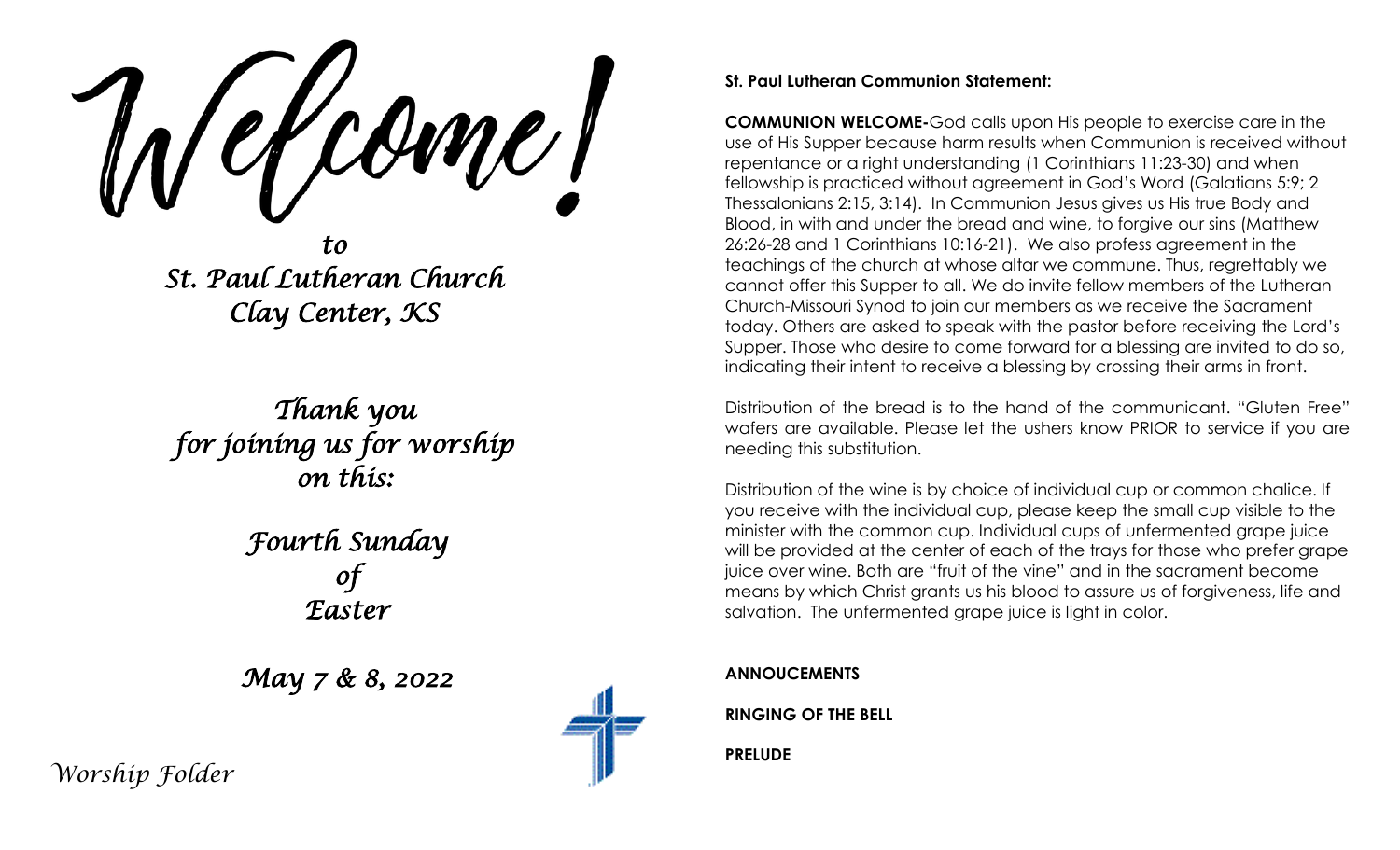## **Christ Jesus Lay in Death's Strong Bands LSB 458** *sts. 1–4*

*The sign of the cross may be made by all in remembrance of their Baptism.*

- **P** In the name of the Father and of the  $\pm$  Son and of the Holy Spirit. C **Amen.**
- P Beloved in the Lord! Let us draw near with a true heart and confess our sins unto God our Father, beseeching Him in the name of our Lord Jesus Christ to grant us forgiveness.
- $\mathbf{P}$  Our help is in the name of the Lord,
- C **who made heaven and earth.**
- P I said, I will confess my transgressions unto the Lord,
- C **and You forgave the iniquity of my sin.**

*Silence for reflection on God's Word and for self-examination.*

- P O almighty God, merciful Father,
- C **I, a poor, miserable sinner, confess unto You all my sins and iniquities with which I have ever offended You and justly deserved Your temporal and eternal punishment. But I am heartily sorry for them and sincerely repent of them, and I pray You of Your boundless mercy and for the sake of the holy, innocent, bitter sufferings and death of Your beloved Son, Jesus Christ, to be gracious and merciful to me, a poor, sinful being.**
- $\mathbf P$  Upon this your confession, I, by virtue of my office, as a called and ordained servant of the Word, announce the grace of God unto all of you, and in the stead and by the command of my Lord Jesus Christ I forgive you all your sins in the name of the Father and of the  $\pm$  Son and of the Holy Spirit.

C **Amen.**

# **Introit**

I am the good shepherd.

I know my own and my own know me, and I lay down my life for the sheep.

He chose David his servant and took him from the sheepfolds;

from following the nursing ewes he brought him to shepherd Jacob his people, Israel his inheritance.

With upright heart he shepherded them

and guided them with his skillful hand.

But we your people, the sheep of your pasture, will give thanks to you forever;

from generation to generation we will recount your praise.

C **Glory be to the Father and to the Son**

**and to the Holy Spirit;**

- **as it was in the beginning,**
	- **is now, and will be forever. Amen.**

I am the good shepherd.

I know my own and my own know me, and I lay down my life for the sheep.

**Kyrie**

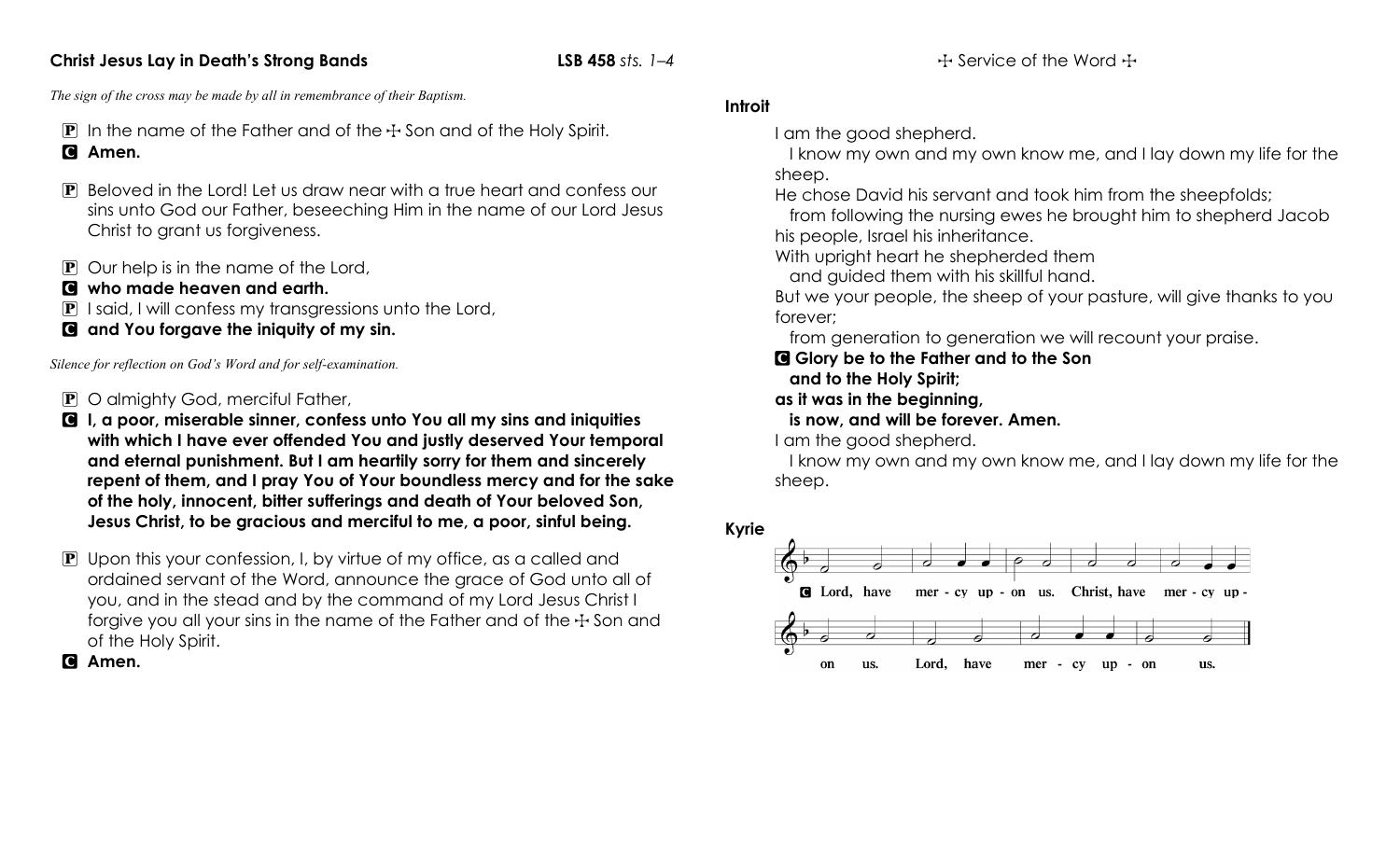

![](_page_2_Figure_1.jpeg)

## **Salutation and Collect of the Day**

 $\boxed{\mathbf{P}}$  The Lord be with you.

C **And with thy spirit.**

## $\boxed{\mathbf{P}}$  Let us pray.

Almighty God, merciful Father, since You have wakened from death the Shepherd of Your sheep, grant us Your Holy Spirit that when we hear the voice of our Shepherd we may know Him who calls us each by name and follow where He leads; through the same Jesus Christ, Your Son, our Lord, who lives and reigns with You and the Holy Spirit, one God, now and forever.

C **Amen.**

## **First Reading**

Acts 20:17-35

17Now from Miletus [Paul] sent to Ephesus and called the elders of the church to come to him. 18And when they came to him, he said to them:

"You yourselves know how I lived among you the whole time from the first day that I set foot in Asia, 19serving the Lord with all humility and with tears and with trials that happened to me through the plots of the Jews; 20how I did not shrink from declaring to you anything that was profitable, and teaching you in public and from house to house, 21testifying both to Jews and to Greeks of repentance toward God and of faith in our Lord Jesus Christ. 22And now, behold, I am going to Jerusalem, constrained by the Spirit, not knowing what will happen to me there, 23except that the Holy Spirit testifies to me in every city that imprisonment and afflictions await me. 24But I do not account my life of any value nor as precious to myself, if only I may finish my course and the ministry that I received from the Lord Jesus, to testify to the gospel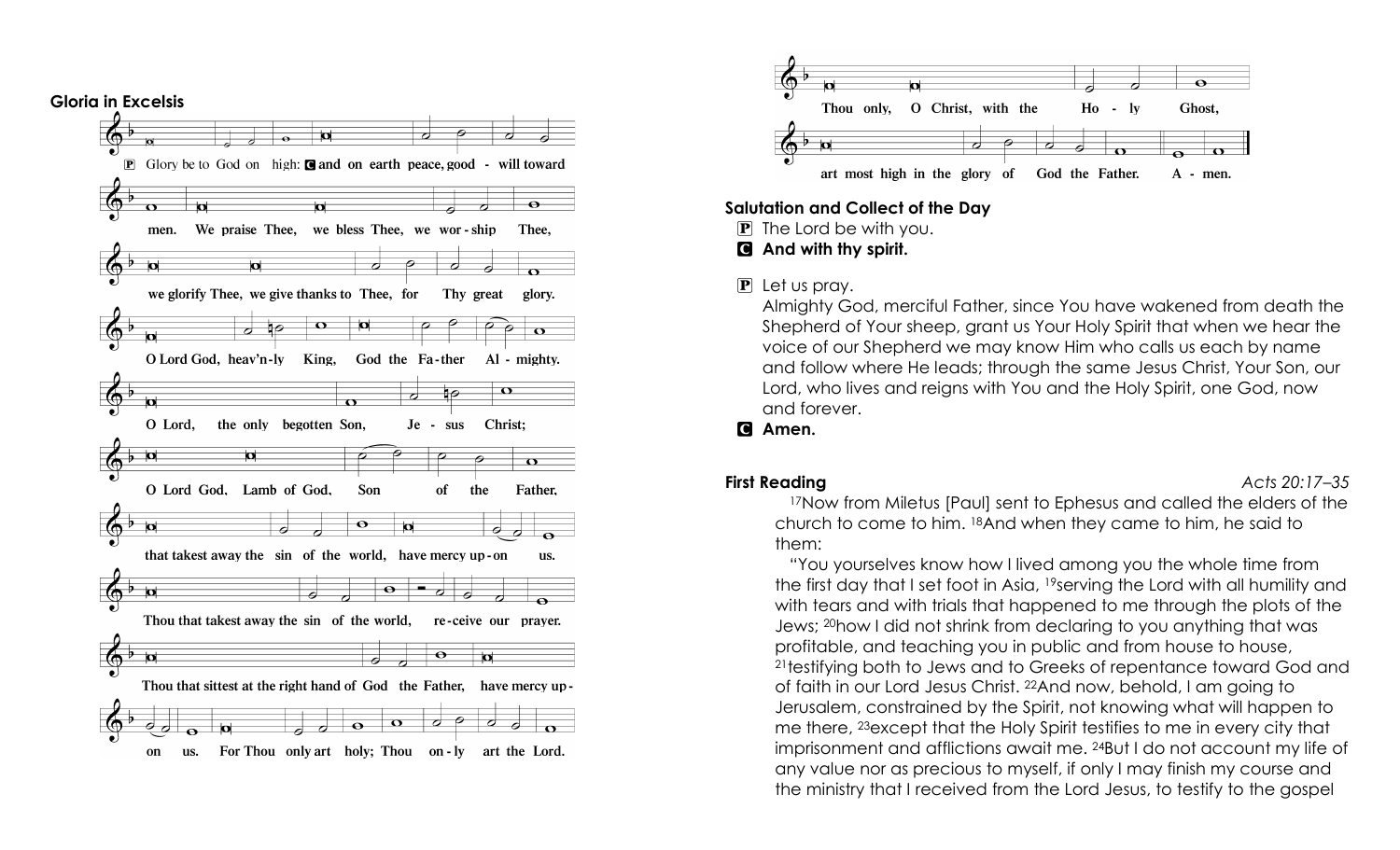of the grace of God. 25And now, behold, I know that none of you among whom I have gone about proclaiming the kingdom will see my face again. 26Therefore I testify to you this day that I am innocent of the blood of all of you, 27for I did not shrink from declaring to you the whole counsel of God. 28Pay careful attention to yourselves and to all the flock, in which the Holy Spirit has made you overseers, to care for the church of God, which he obtained with his own blood. 29I know that after my departure fierce wolves will come in among you, not sparing the flock; <sup>30</sup>and from among your own selves will arise men speaking twisted things, to draw away the disciples after them. 31Therefore be alert, remembering that for three years I did not cease night or day to admonish everyone with tears. 32And now I commend you to God and to the word of his grace, which is able to build you up and to give you the inheritance among all those who are sanctified. 33I coveted no one's silver or gold or apparel. 34You yourselves know that these hands ministered to my necessities and to those who were with me. 35In all things I have shown you that by working hard in this way we must help the weak and remember the words of the Lord Jesus, how he himself said, 'It is more blessed to give than to receive.'"

**P** This is the Word of the Lord.

# C **Thanks be to God.**

# **Psalm**

- $\boxed{\mathbf{P}}$  1The LORD is my shepherd; I shall not want.
- C **2He makes me lie down in green pastures. He leads me beside still waters. 3He restores my soul.**

# **He leads me in paths of righteousness for his name's sake.**

 $\mathbb{P}$  4 Even though I walk through the valley of the shadow of death,

## C **I will fear no evil, for you are with me; your rod and your staff, they comfort me.**

P 5You prepare a table before me in the presence of my enemies;

you anoint my head with oil; my cup overflows.

## C **6Surely goodness and mercy shall follow me all the days of my life, and I shall dwell in the house of the LORD forever.**

## **Epistle** *Revelation 7:9–17*

9After this I looked, and behold, a great multitude that no one could number, from every nation, from all tribes and peoples and languages, standing before the throne and before the Lamb, clothed in white robes, with palm branches in their hands, 10and crying out with a loud voice, "Salvation belongs to our God who sits on the throne, and to the Lamb!" 11And all the angels were standing around the throne and around the elders and the four living creatures, and they fell on their faces before the throne and worshiped God, 12saying, "Amen! Blessing and glory and wisdom and thanksgiving and honor and power and might be to our God forever and ever! Amen."

13Then one of the elders addressed me, saying, "Who are these, clothed in white robes, and from where have they come?" 14I said to him, "Sir, you know." And he said to me, "These are the ones coming out of the great tribulation. They have washed their robes and made them white in the blood of the Lamb.

15"Therefore they are before the throne of God,

- and serve him day and night in his temple;
- and he who sits on the throne will shelter them with his presence. 16They shall hunger no more, neither thirst anymore;
- the sun shall not strike them,
- nor any scorching heat.
- <sup>17</sup>For the Lamb in the midst of the throne will be their shepherd, and he will guide them to springs of living water,
- and God will wipe away every tear from their eyes."

P This is the Word of the Lord.

## C **Thanks be to God.**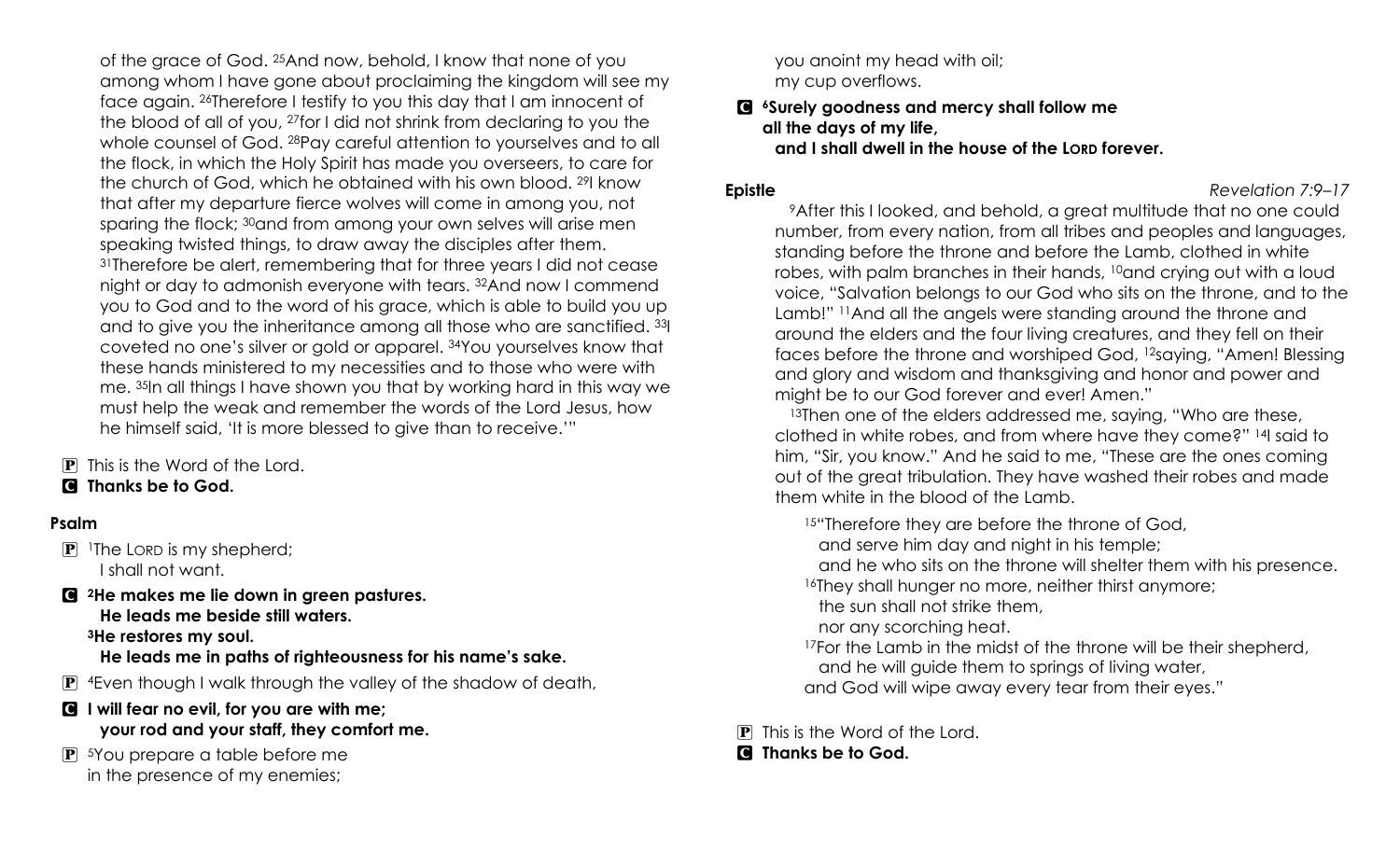![](_page_4_Figure_0.jpeg)

**Holy Gospel** *John 10:22–30*

P The Holy Gospel according to St. John, the tenth chapter.

# C **Glory be to Thee, O Lord.**

22At that time the Feast of Dedication took place at Jerusalem. It was winter, 23and Jesus was walking in the temple, in the colonnade of Solomon. 24So the Jews gathered around him and said to him, "How long will you keep us in suspense? If you are the Christ, tell us plainly." 25Jesus answered them, "I told you, and you do not believe. The works that I do in my Father's name bear witness about me, <sup>26</sup>but you do not believe because you are not part of my flock. 27My sheep hear my voice, and I know them, and they follow me. 28I give them eternal life, and they will never perish, and no one will snatch them out of my hand. 29My Father, who has given them to me, is greater than all, and no one is able to snatch them out of the Father's hand. 30I and the Father are one."

 $\boxed{\mathbf{P}}$  This is the Gospel of the Lord. C **Praise be to Thee, O Christ.**

## **Nicene Creed**

C **I believe in one God, the Father Almighty, maker of heaven and earth and of all things visible and invisible.**

**And in one Lord Jesus Christ, the only-begotten Son of God, begotten of His Father before all worlds, God of God, Light of Light, very God of very God, begotten, not made,**

 **being of one substance with the Father,**

 **by whom all things were made;**

 **who for us men and for our salvation came down from heaven and was incarnate by the Holy Spirit of the virgin Mary and was made man;**

 **and was crucified also for us under Pontius Pilate.**

 **He suffered and was buried.**

 **And the third day He rose again according to the Scriptures and ascended into heaven**

 **and sits at the right hand of the Father.**

 **And He will come again with glory to judge both the living and the dead,**

 **whose kingdom will have no end.**

**And I believe in the Holy Spirit,**

 **the Lord and giver of life, who proceeds from the Father and the Son,**

 **who with the Father and the Son together is worshiped and glorified,**

 **who spoke by the prophets.**

 **And I believe in one holy Christian and apostolic Church,**

 **I acknowledge one Baptism for the remission of sins,**

 **and I look for the resurrection of the dead**

and the life  $\pm$  of the world to come. Amen.

| <b>Christ Jesus Lay in Death's Strong Bands</b> |                                              | <b>LSB 458</b> sts. $5-7$                       |
|-------------------------------------------------|----------------------------------------------|-------------------------------------------------|
| Sermon                                          |                                              |                                                 |
| <b>Senior Recognition</b><br>$\sim$ 100 $\pm$   | <b>Brock Ferguson</b><br><b>Jenna Melton</b> | <b>Sydney Lane</b><br><b>Jarrett Wachsnicht</b> |
|                                                 |                                              |                                                 |

# **Offering**

Deuteronomy 16,17 - "They shall not appear before Lord empty-handed. Every man shall give as he is able, according to the blessing of the Lord your God that He has given you."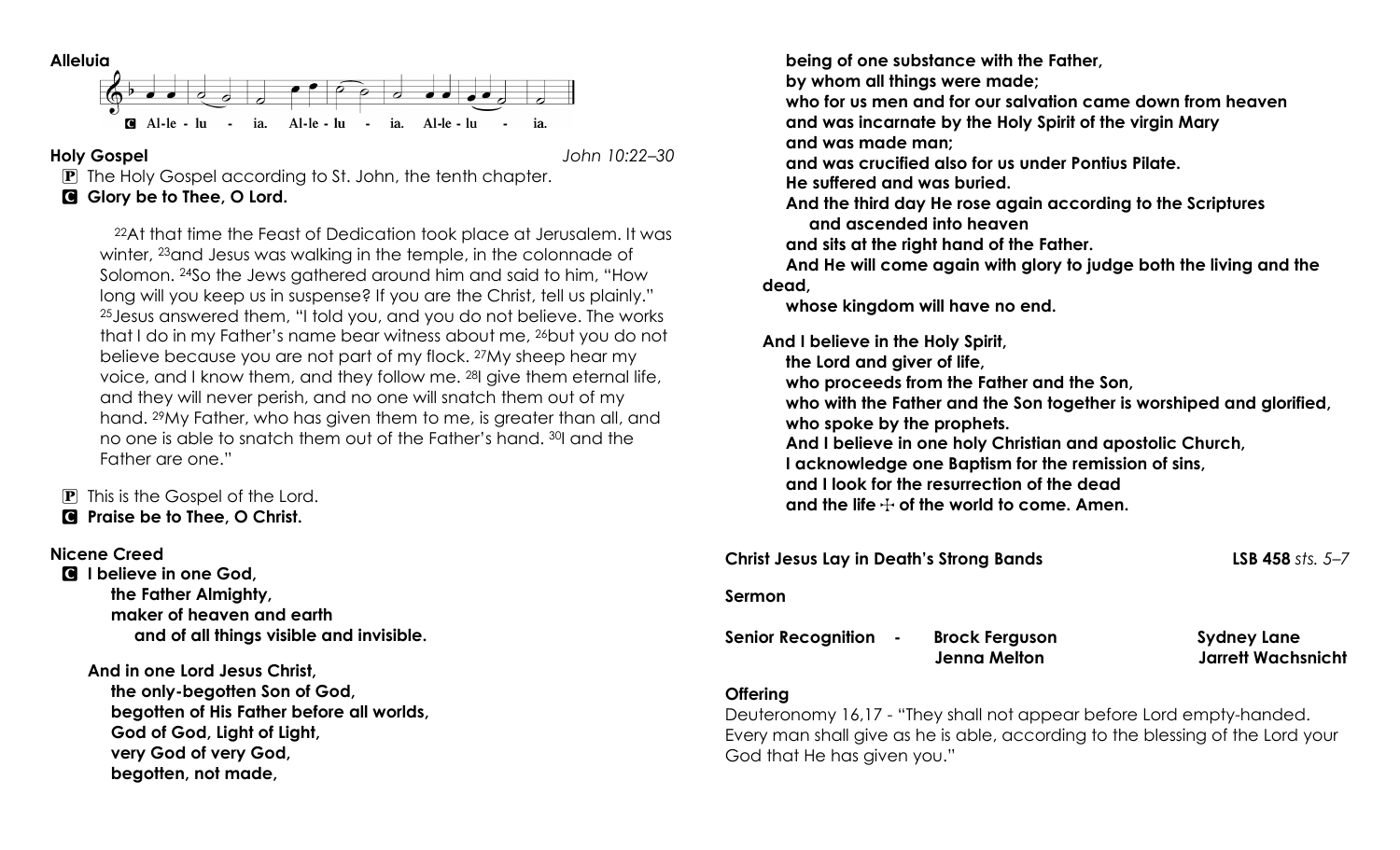![](_page_5_Figure_0.jpeg)

# **Prayer of the Church**

P Let us pray for the whole people of God in Christ Jesus and for all people according to their needs.

We pray for the whole Church, that through it the goodness of God be shared and the Good News of salvation joyfully be proclaimed throughout all the world. Lord, in Your mercy,

# C **hear our prayer.**

P We pray for those who are in need, assured of the Shepherd's care for all of His sheep. Help us to meet the needs of those who travel with us through life as we are led by our Good Shepherd day by day. Lord, in Your mercy,

# C **hear our prayer.**

 $\mathbf{P}$  We pray for the nations of the world, asking that still waters of peace flow around the globe and that there be goodness and kindness among all peoples. Lord, in Your mercy,

# C **hear our prayer.**

P We pray for our families and everyone in them. Together help us to follow the Good Shepherd as one flock in which all dwell together in love and unity. Lord, in Your mercy,

# C **hear our prayer.**

- P We pray for those whose tables are set in difficult or challenging places, whose lives know want or discord or sadness or continuing illness. Gently guide them with Your rod and staff, Good Shepherd, and keep them ever with You. Lord, in your mercy,
- C **hear our prayer.**
- P With gratefulness we remember those who already dwell in the house of the Lord forever. Inspire us to pass throughout our earthly journeys with faith and hope as we heed the voice of our Good Shepherd and follow in His ways. Together, as your one flock, we rejoice in the gospel of your rising from the dead and crowned Lord of heaven and of earth, reigning with the Father and the Spirit, one God, now and forever.
- C **Amen.**

 $\div$  Service of the Sacrament  $\div$ 

# **Preface**

- $\overline{P}$  The Lord be with you.
- C **And with thy spirit.**
- $\mathbf{P}$  Lift up your hearts.
- C **We lift them up unto the Lord.**
- P Let us give thanks unto the Lord, our God.
- C **It is meet and right so to do.**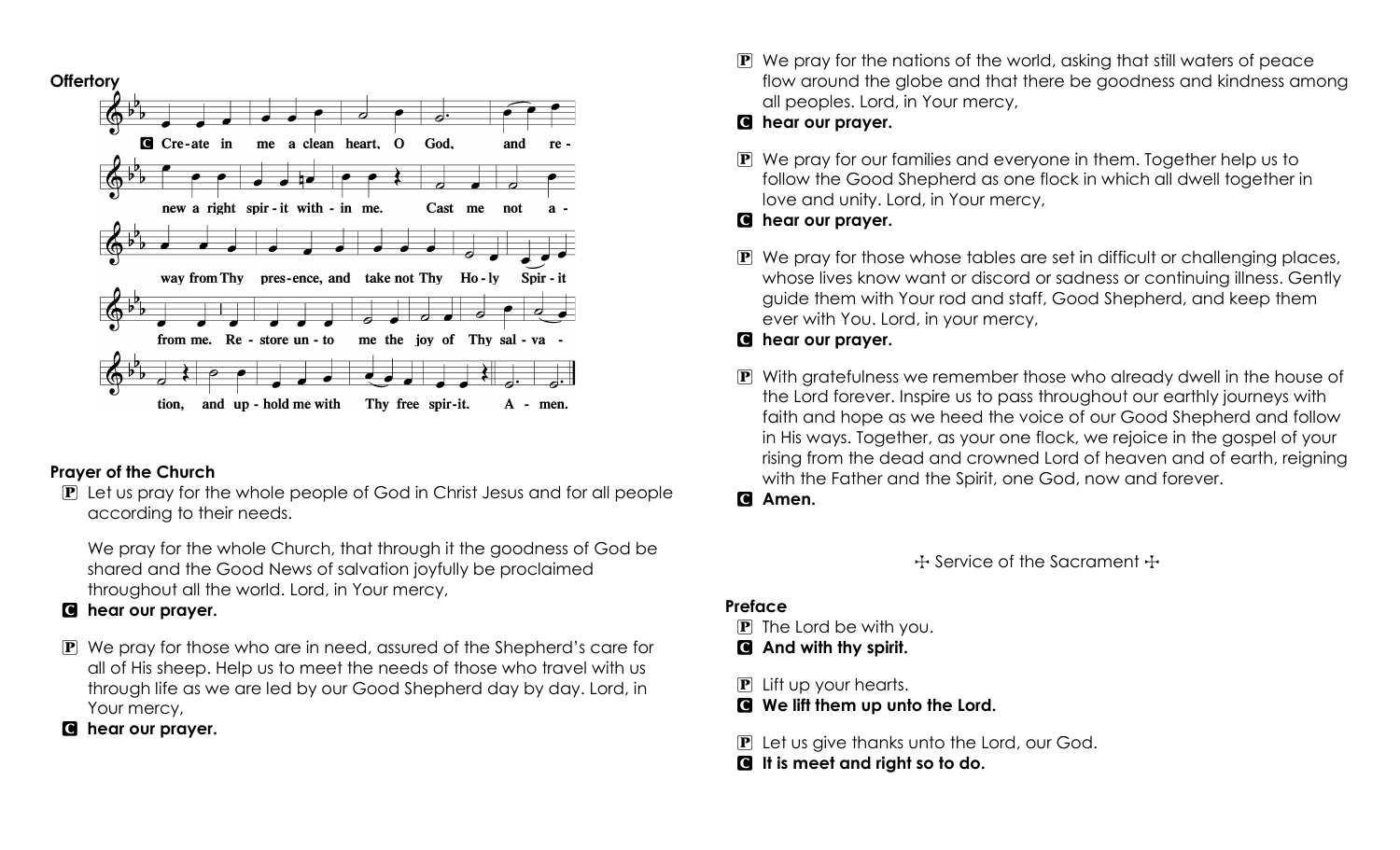P It is truly meet, right, and salutary that we should at all times and in all places give thanks to You, holy Lord, almighty Father, everlasting God. And most especially are we bound to praise You on this day for the glorious resurrection of Your Son, Jesus Christ, the very Paschal Lamb, who was sacrificed for us and bore the sins of the world. By His dying He has destroyed death, and by His rising again He has restored to us everlasting life. Therefore with Mary Magdalene, Peter and John, and with all the witnesses of the resurrection, with angels and archangels, and with all the company of heaven we laud and magnify Your glorious name, evermore praising You and saying:

![](_page_6_Figure_1.jpeg)

## **Lord's Prayer**

 $\mathbf{P}$  Lord, remember us in Your kingdom and teach us to pray:

C **Our Father who art in heaven,**

- **hallowed be Thy name,**
- **Thy kingdom come,**
- **Thy will be done on earth**

 **as it is in heaven; give us this day our daily bread; and forgive us our trespasses as we forgive those who trespass against us; and lead us not into temptation, but deliver us from evil. For Thine is the kingdom and the power and the glory forever and ever. Amen.**

# **The Words of Our Lord**

P Our Lord Jesus Christ, on the night when He was betrayed, took bread, and when He had given thanks, He broke it and gave it to the disciples and said: "Take, eat; this is My  $\pm$  body, which is given for you. This do in remembrance of Me."

In the same way also He took the cup after supper, and when He had given thanks, He gave it to them, saying: "Drink of it, all of you; this cup is the new testament in My  $\pm$  blood, which is shed for you for the forgiveness of sins. This do, as often as you drink it, in remembrance of Me."

# **Pax Domini**

 $\mathbf{P}$  The peace of the Lord be with you always.

C **Amen.**

![](_page_6_Figure_15.jpeg)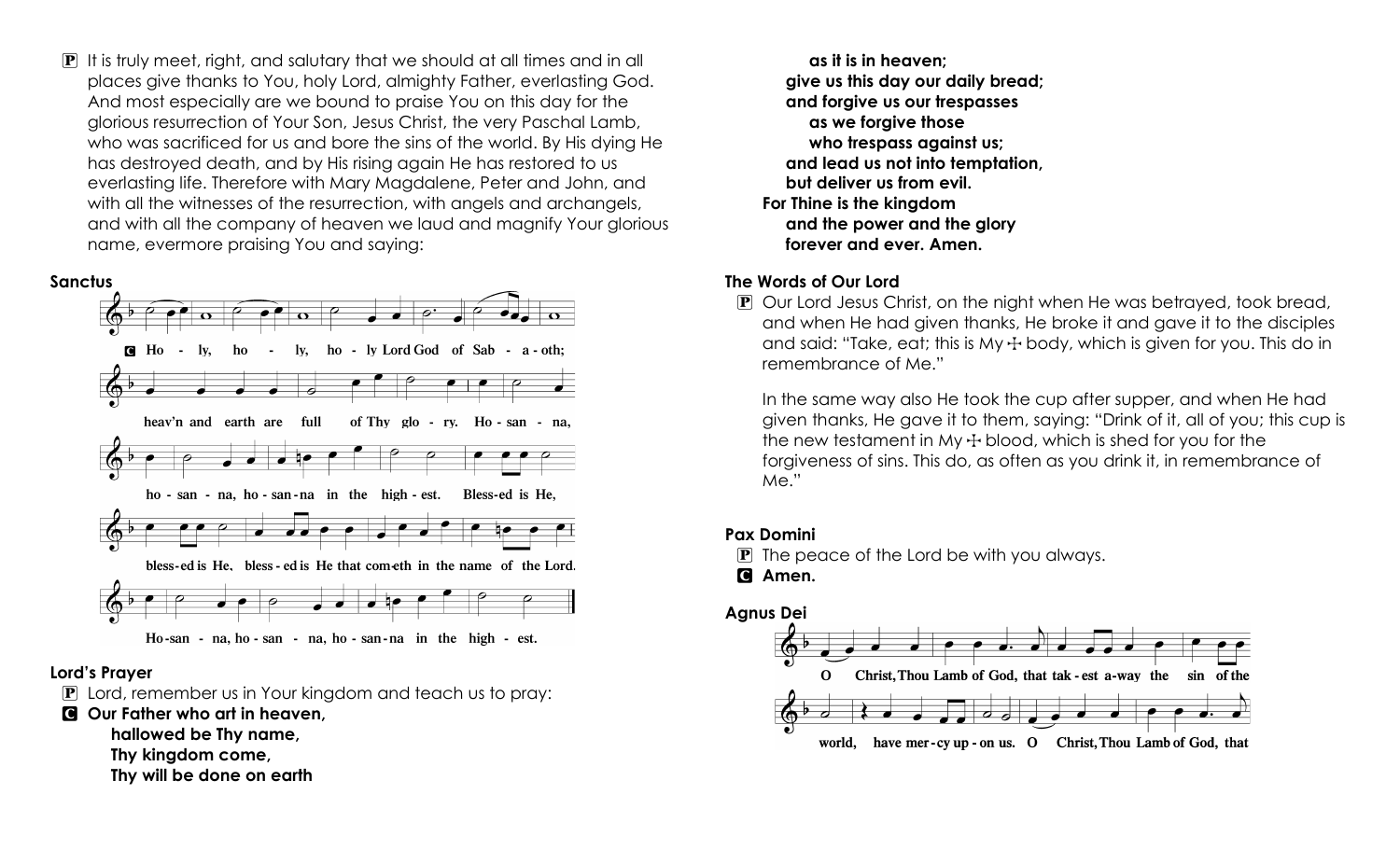![](_page_7_Figure_0.jpeg)

#### **十 Distribution Hymns 十**

| This Is the Feast            | Page 155       |
|------------------------------|----------------|
| From God Can Nothing Move Me | <b>LSB 713</b> |
| I Am Jesus' Little Lamb      | <b>LSB 740</b> |

![](_page_7_Figure_3.jpeg)

![](_page_7_Figure_4.jpeg)

#### **Thanksgiving**

 $\mathbf{P}$  O give thanks unto the Lord, for He is good,

## C **and His mercy endureth forever.**

#### P Let us pray.

We give thanks to You, almighty God, that You have refreshed us through this salutary gift, and we implore You that of Your mercy You would strengthen us through the same in faith toward You and in fervent love toward one another; through Jesus Christ, Your Son, our Lord, who lives and reigns with You and the Holy Spirit, one God, now and forever.

# C **Amen.**

 $\boxed{\mathbf{P}}$  The Lord be with you.

C **And with thy spirit.**

## **Benedicamus**

P Bless we the Lord.

C **Thanks be to God.**

## **Benediction**

P The Lord bless you and keep you.

The Lord make His face shine upon you and be gracious unto you. The Lord lift up His countenance upon you and  $\pm$  give you peace.

C **Amen, amen, amen.**